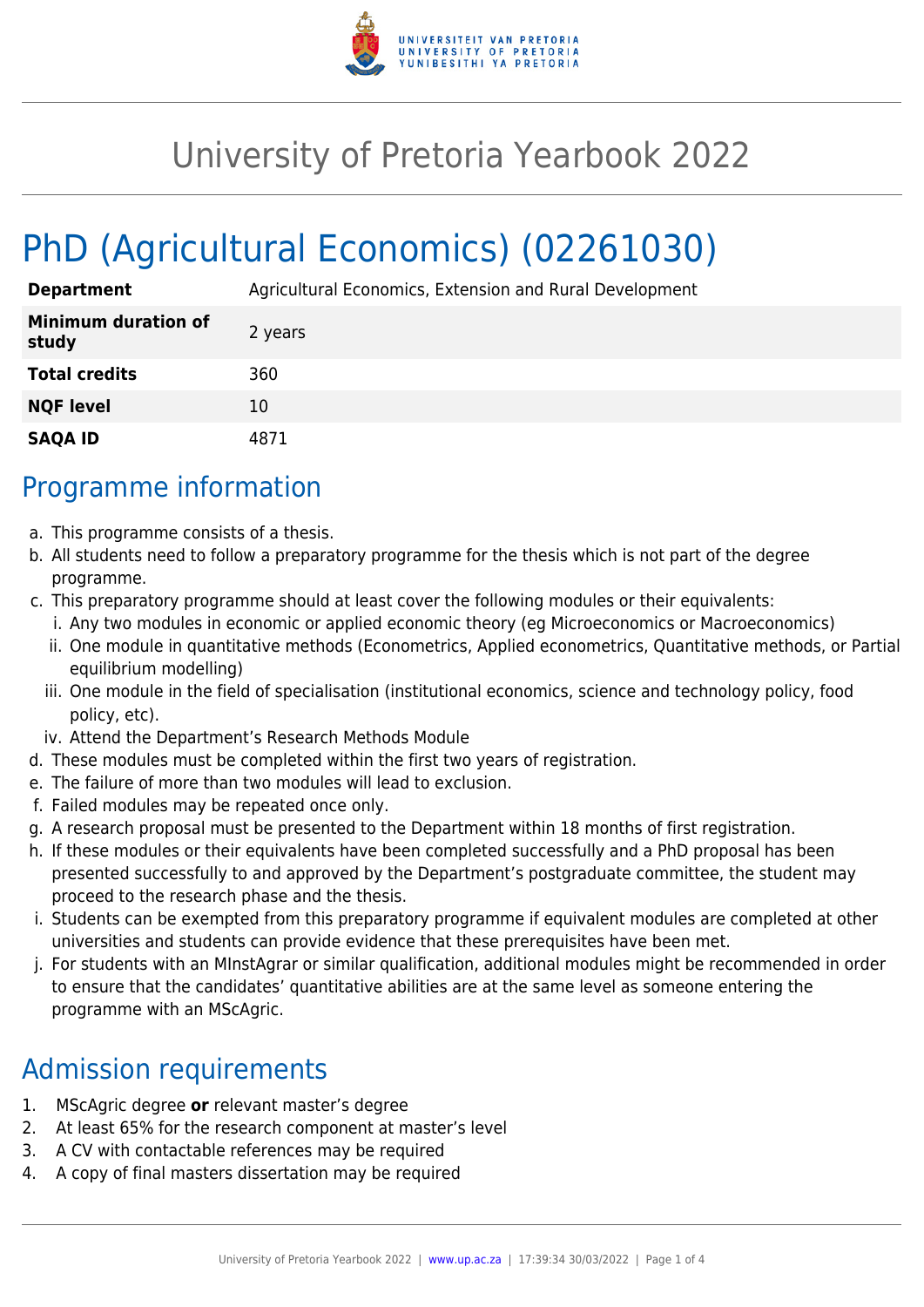

5. An admission interview may be required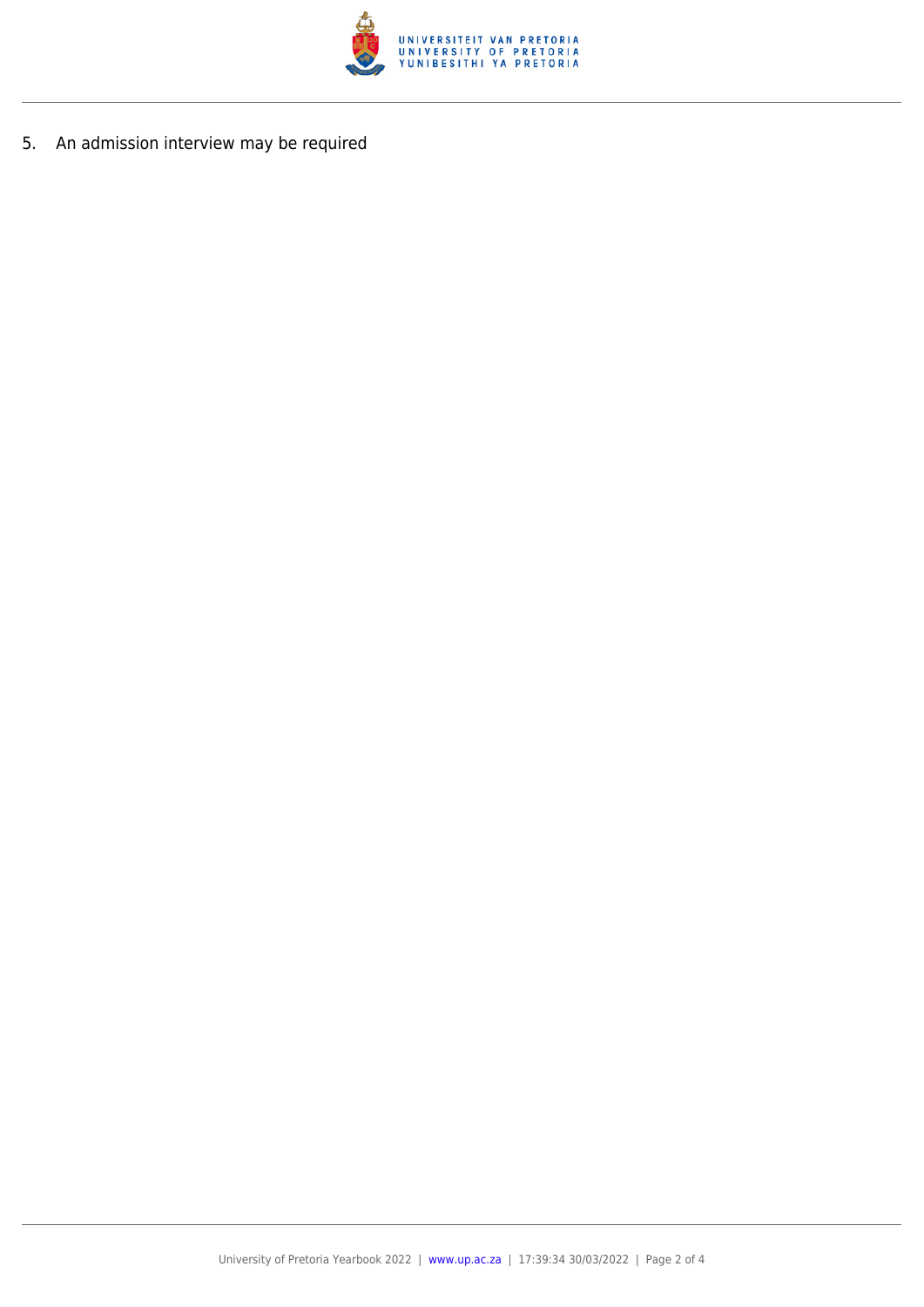

## Curriculum: Year 1

**Minimum credits: 360**

#### **Core modules**

[Thesis: Agricultural economics 991](https://www.up.ac.za/parents/yearbooks/2022/modules/view/LEK 991) (LEK 991) - Credits: 360.00